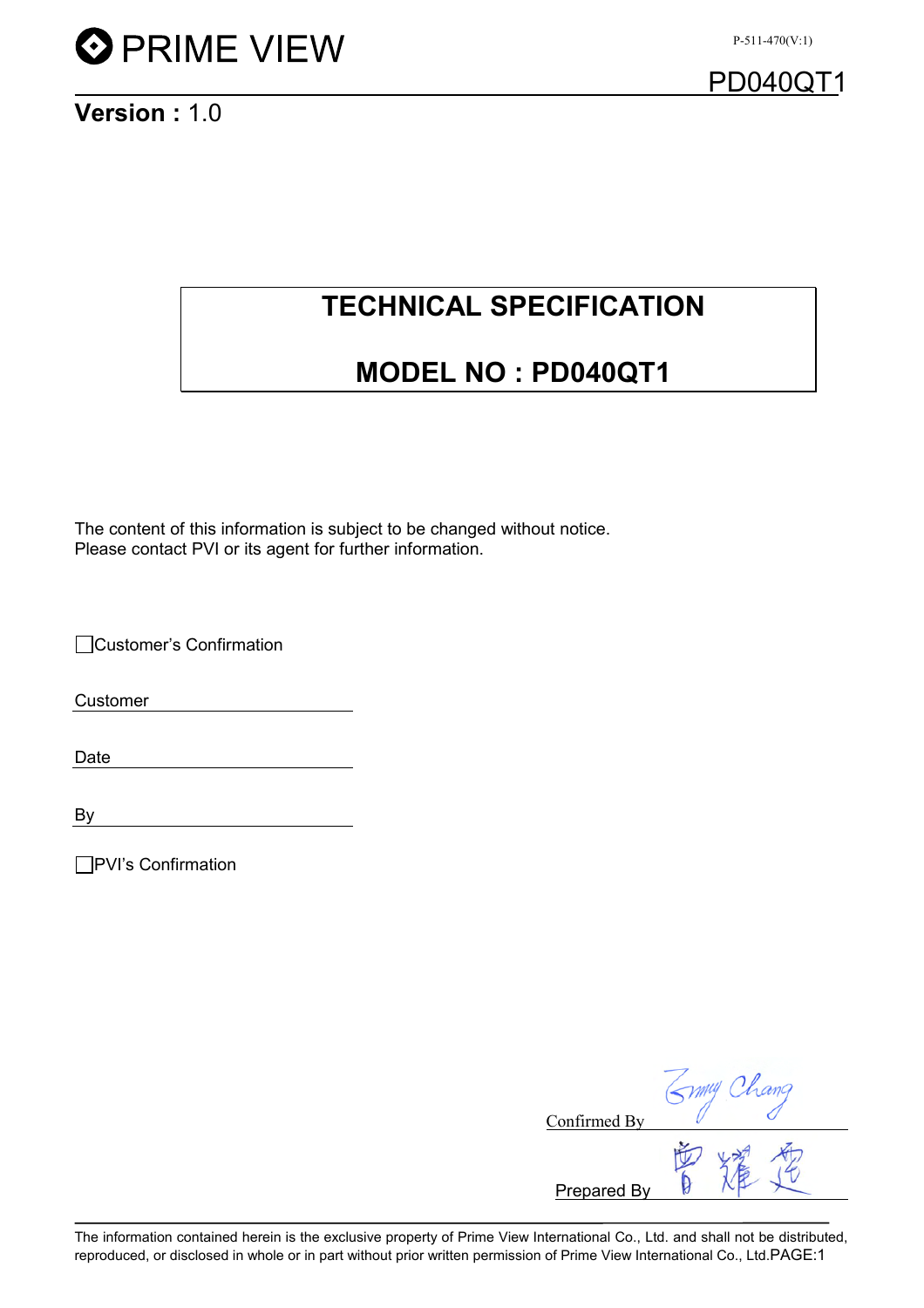

#### PD040QT1

## Revision History

| Rev. | <b>Ilssued</b>    | <b>Date</b> | <b>Revised</b> | <b>Contents</b> |
|------|-------------------|-------------|----------------|-----------------|
| 1.0  | December, 5, 2007 |             | <b>New</b>     |                 |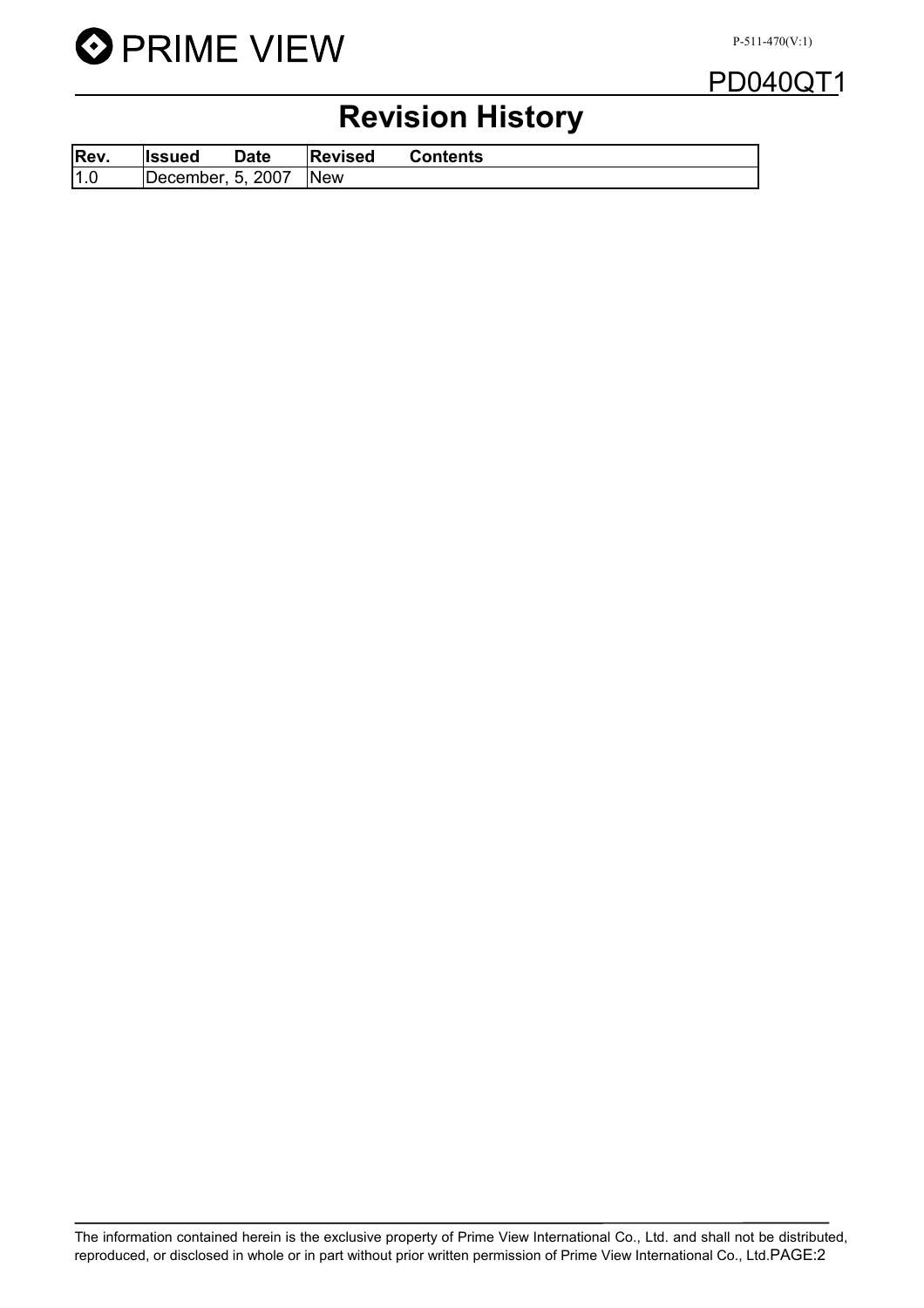## TECHNICAL SPECIFICATION **CONTENTS**

| NO. | <i><b>ITEM</b></i>                     | <b>PAGE</b> |  |  |  |  |  |  |
|-----|----------------------------------------|-------------|--|--|--|--|--|--|
|     | Cover                                  |             |  |  |  |  |  |  |
|     | <b>Revision History</b>                | 2           |  |  |  |  |  |  |
|     | Contents                               | 3           |  |  |  |  |  |  |
| 1   | Application                            | 4           |  |  |  |  |  |  |
| 2   | Features                               | 4           |  |  |  |  |  |  |
| 3   | <b>Mechanical Specifications</b>       | 4           |  |  |  |  |  |  |
| 4   | Mechanical Drawing of TFT-LCD module   |             |  |  |  |  |  |  |
| 5   | Input / Output Terminals               |             |  |  |  |  |  |  |
| 6   | <b>Pixel Arrangement</b>               |             |  |  |  |  |  |  |
| 7   | <b>Absolute Maximum Ratings</b>        |             |  |  |  |  |  |  |
| 8   | <b>Electrical Characteristics</b>      | 8           |  |  |  |  |  |  |
| 9   | Display Color and Gray Scale Reference | 9           |  |  |  |  |  |  |
| 10  | Interface Timing                       | 10          |  |  |  |  |  |  |
| 11  | Power On Sequence                      | 13          |  |  |  |  |  |  |
| 12  | <b>Optical Characteristics</b>         | 13          |  |  |  |  |  |  |
| 13  | <b>Handling Cautions</b>               | 16          |  |  |  |  |  |  |
| 14  | <b>Reliability Test</b>                | 17          |  |  |  |  |  |  |
| 15  | <b>Block Diagram</b>                   | 18          |  |  |  |  |  |  |
| 16  | Packing                                | 19          |  |  |  |  |  |  |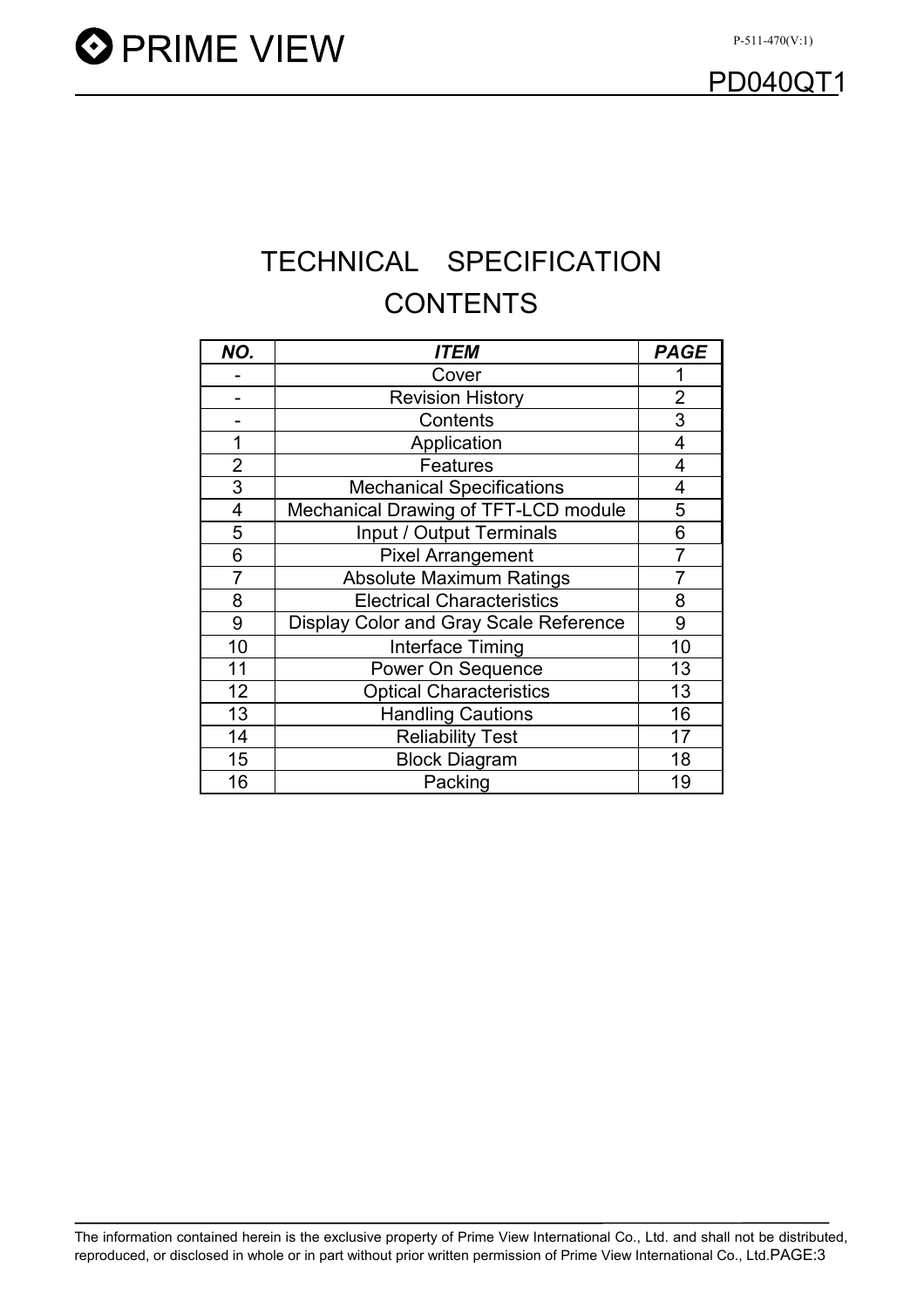#### 1. Application

This data sheet applies to a color TFT LCD module, PD040QT1.This module applies to OA product(must use Analog to Digital driving board), which requires high quality flat panel display. If you must use in severe reliability environment, please don't extend over PVI's reliability test conditions.

#### 2. Features

- . Amorphous silicon TFT LCD panel with LED back-light unit
- . Pixel in stripe configuration
- . Slim and compact, designed for O/A application
- . TTL transmission interface

#### 3. Mechanical Specifications

| <b>Parameter</b>               | <b>Specifications</b>             | <b>Unit</b> |
|--------------------------------|-----------------------------------|-------------|
| <b>Screen Size</b>             | 4 (diagonal)                      | inch        |
| Display Format                 | 320x(RGB)x240                     | dot         |
| <b>Active Area</b>             | 81.12 (H)×60.84 (V)               | mm          |
| <b>Pixel Pitch</b>             | $0.2535(H)\times 0.2535(V)$       | mm          |
| <b>Pixel Configuration</b>     | <b>Stripe</b>                     |             |
| <b>Display Colors</b>          | 262,144                           |             |
| <b>Surface Treatment</b>       | Anti-Glare +EWV                   |             |
| Back-light                     | 8-LED <sub>s</sub>                |             |
| <b>Outline Dimension</b>       | 93.00(W)×74.10 (H)×8.30 (D)(typ.) | mm          |
| Weight                         | $76 \pm 5$                        | g           |
| Display mode                   | Normally white                    |             |
| Gray scale inversion direction | 6                                 | o'clock     |
|                                | (ref to Note 12-1)                |             |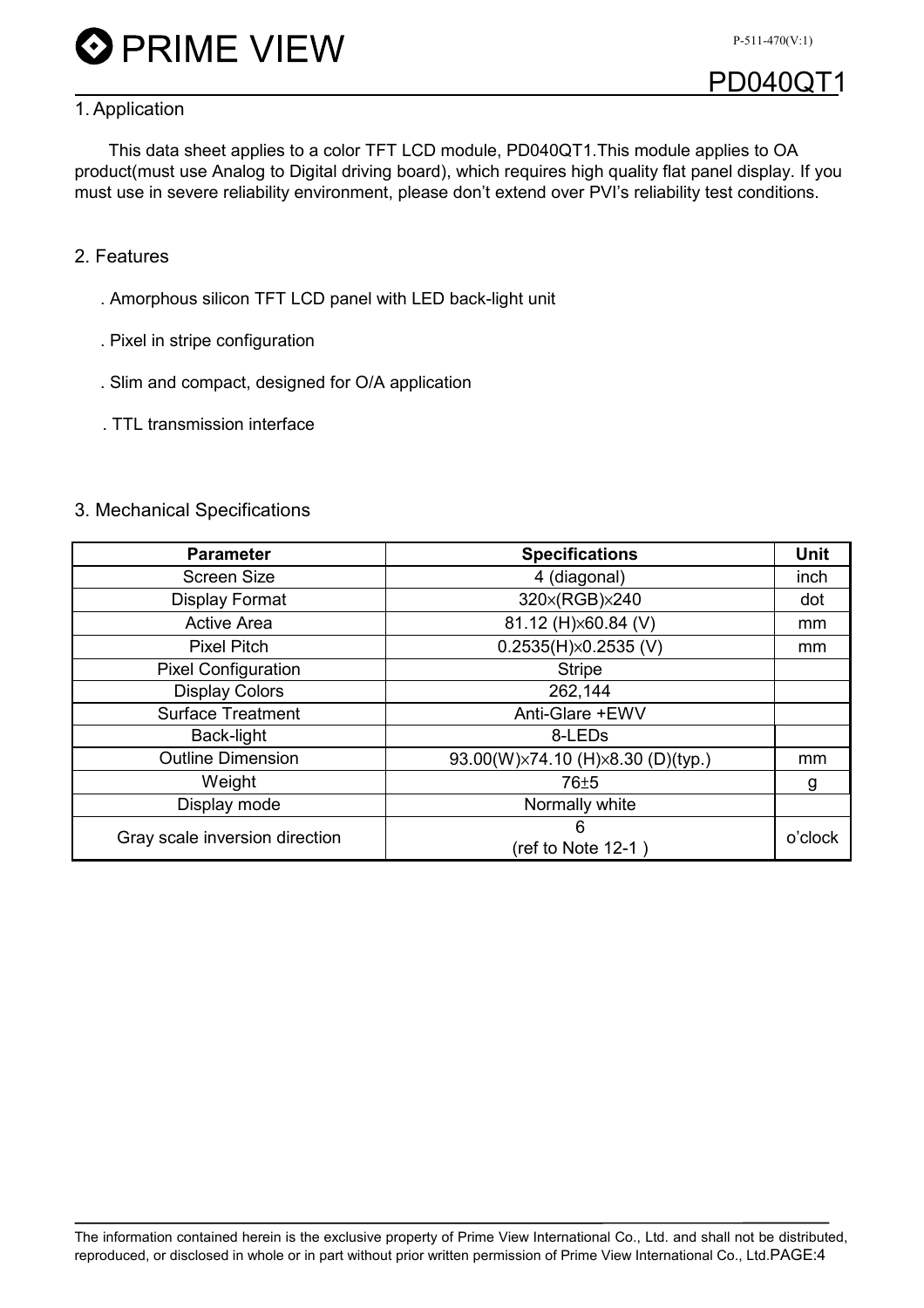

### PD040QT1

#### 4. Mechanical Drawing of TFT-LCD Module

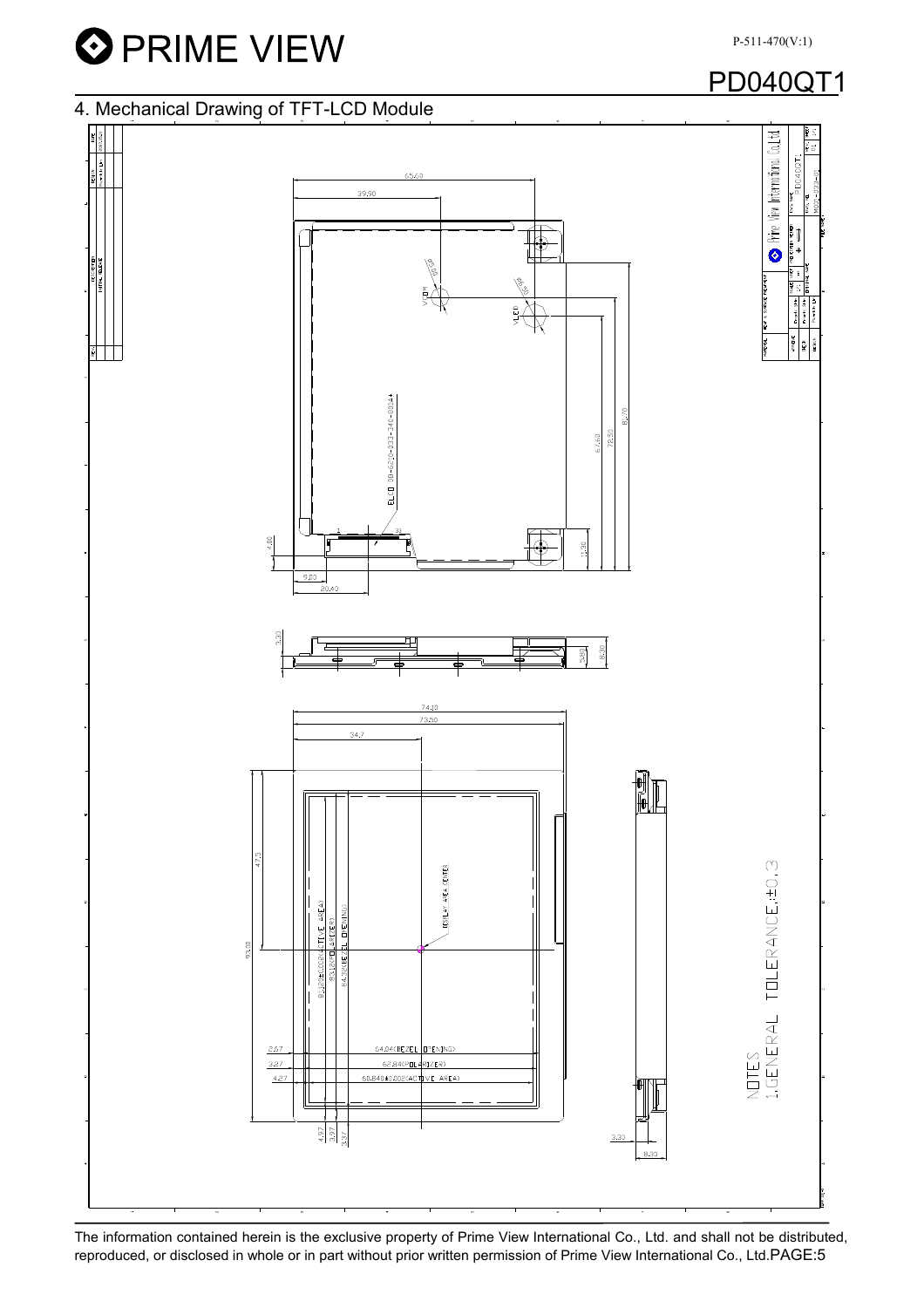

#### 5. Input / Output Terminals

#### 5-1) TFT-LCD Panel Driving

Connector type: ELCO 08-6210-033-340-800A+ , PIN No 33 pins, pitch=0.5mm

| Pin No         | <b>Symbol</b>   | I/O                      | <b>Description</b>                                         | <b>Remark</b>        |  |
|----------------|-----------------|--------------------------|------------------------------------------------------------|----------------------|--|
| 1              | <b>GND</b>      |                          | <b>GND</b>                                                 |                      |  |
| $\overline{2}$ | <b>CK</b>       |                          | Clock signal for sampling each data signal                 |                      |  |
| 3              | <b>Hsync</b>    |                          | Horizontal synchronous signal(negative)                    |                      |  |
| 4              | Vsync           | $\overline{\phantom{a}}$ | Vertical synchronous signal(negative)                      |                      |  |
| 5              | <b>GND</b>      |                          | <b>GND</b>                                                 |                      |  |
| 6              | R <sub>0</sub>  |                          | RED data signal(LSB)                                       |                      |  |
| $\overline{7}$ | R <sub>1</sub>  |                          | RED data signal                                            |                      |  |
| 8              | R <sub>2</sub>  |                          | RED data signal                                            |                      |  |
| 9              | R <sub>3</sub>  |                          | RED data signal                                            |                      |  |
| 10             | R <sub>4</sub>  | I                        | RED data signal                                            |                      |  |
| 11             | R <sub>5</sub>  |                          | RED data signal(MSB)                                       |                      |  |
| 12             | <b>GND</b>      |                          | <b>GND</b>                                                 |                      |  |
| 13             | G <sub>0</sub>  |                          | GREEN data signal(LSB)                                     |                      |  |
| 14             | G <sub>1</sub>  |                          | <b>GREEN</b> data signal                                   |                      |  |
| 15             | G <sub>2</sub>  | I                        | <b>GREEN</b> data signal                                   |                      |  |
| 16             | G <sub>3</sub>  |                          | <b>GREEN</b> data signal                                   |                      |  |
| 17             | G4              | $\overline{\phantom{a}}$ | <b>GREEN</b> data signal                                   |                      |  |
| 18             | G <sub>5</sub>  | I                        | GREEN data signal(MSB)                                     |                      |  |
| 19             | <b>GND</b>      | L,                       | <b>GND</b>                                                 |                      |  |
| 20             | B <sub>0</sub>  |                          | Blue data signal(LSB)                                      |                      |  |
| 21             | <b>B1</b>       |                          | Blue data signal                                           |                      |  |
| 22             | <b>B2</b>       |                          | Blue data signal                                           |                      |  |
| 23             | B <sub>3</sub>  | ı                        | Blue data signal                                           |                      |  |
| 24             | <b>B4</b>       |                          | Blue data signal                                           |                      |  |
| 25             | <b>B5</b>       | I                        | Blue data signal(MSB)                                      |                      |  |
| 26             | <b>GND</b>      |                          | <b>GND</b>                                                 |                      |  |
| 27             | <b>DENB</b>     |                          | Signal to settle the horizontal display position(positive) | Note5-1              |  |
| 28             | $V_{\rm CC}$    | -                        | +3.3V power supply                                         |                      |  |
| 29             | $V_{\text{CC}}$ | $\overline{a}$           | +3.3V power supply                                         |                      |  |
|                |                 |                          | Horizontal display mode select signal                      | Note <sub>5-2</sub>  |  |
| 30             | R/L             | I                        | L: Normal, H: Left / Right reverse mode                    |                      |  |
|                |                 |                          | Vertical display mode select signal                        |                      |  |
| 31             | U/D             | L                        | L: Normal, H: Up/Down reverse mode                         | Note <sub>5</sub> -3 |  |
| 32             | <b>NC</b>       |                          | <b>NC</b>                                                  |                      |  |
| 33             | <b>GND</b>      | $\overline{\phantom{0}}$ | <b>GND</b>                                                 |                      |  |

Note5-1: The horizontal display start timing is settled in accordance with rising of DENB signal. In case ENAB is fixed "Low", the horizontal start timing is determined as described in 10-2. Don`t keep DENB "High" during operation.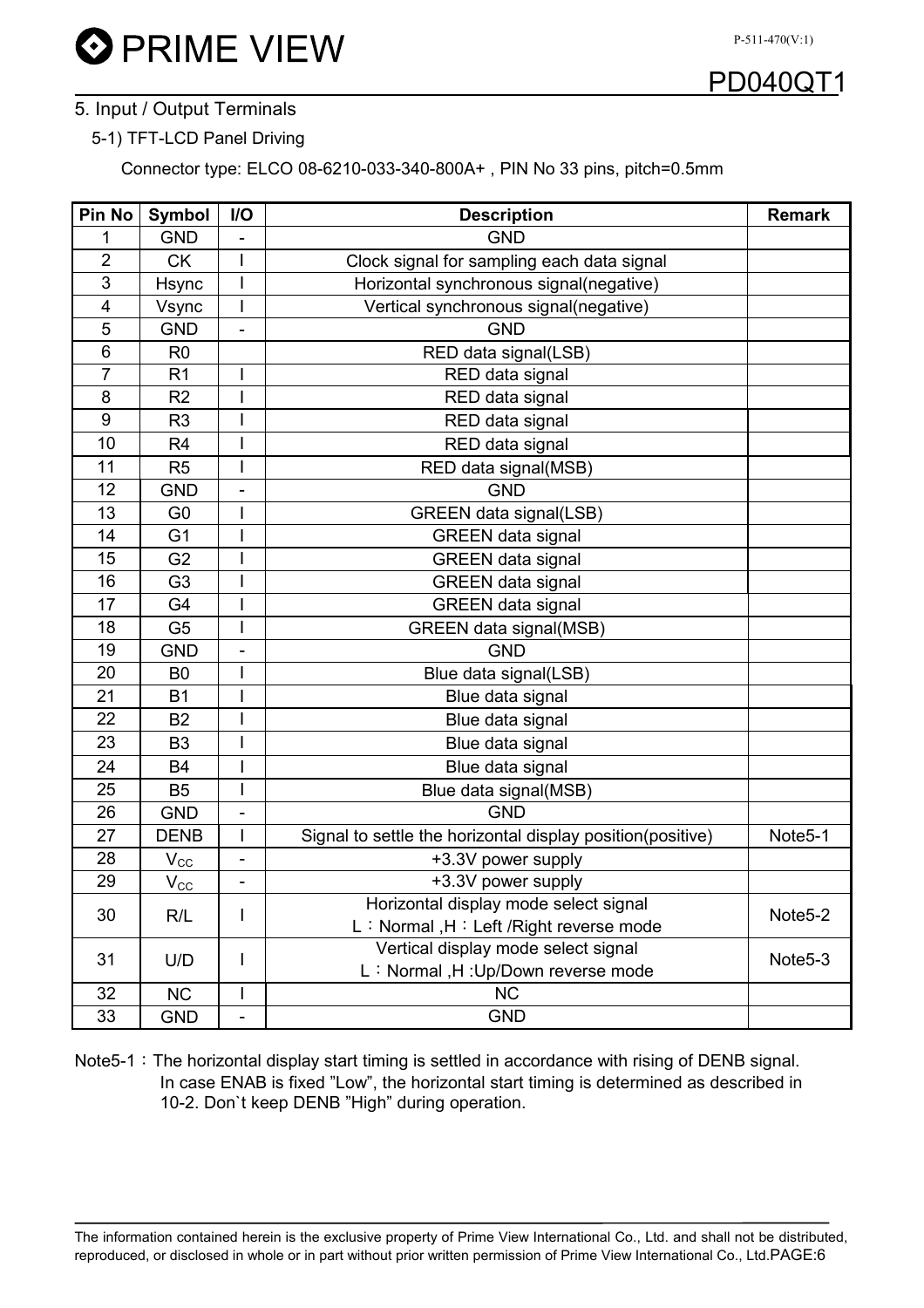# **O** PRIME VIEW

P-511-470(V:1)

### $PD040Q$

Note 5-2 , 5-3 : The definitions of U/D & R/L

 $U/D(PIN31) = Low RL(PIN30) = Low$   $U/D(PIN31) = High RL (PIN30) = High$ 





#### 6. Pixel Arrangement



#### 7. Absolute Maximum Ratings: GND=0V, Ta=25℃

| <b>Parameters</b>     | <b>Symbol</b> | <b>MIN</b> | MAX. | Unit | <b>Remark</b> |
|-----------------------|---------------|------------|------|------|---------------|
| Supply Voltage        | у сс          |            | 3.6  |      |               |
| Input Signals Voltage | Y IN.         | −∪.◡       |      |      |               |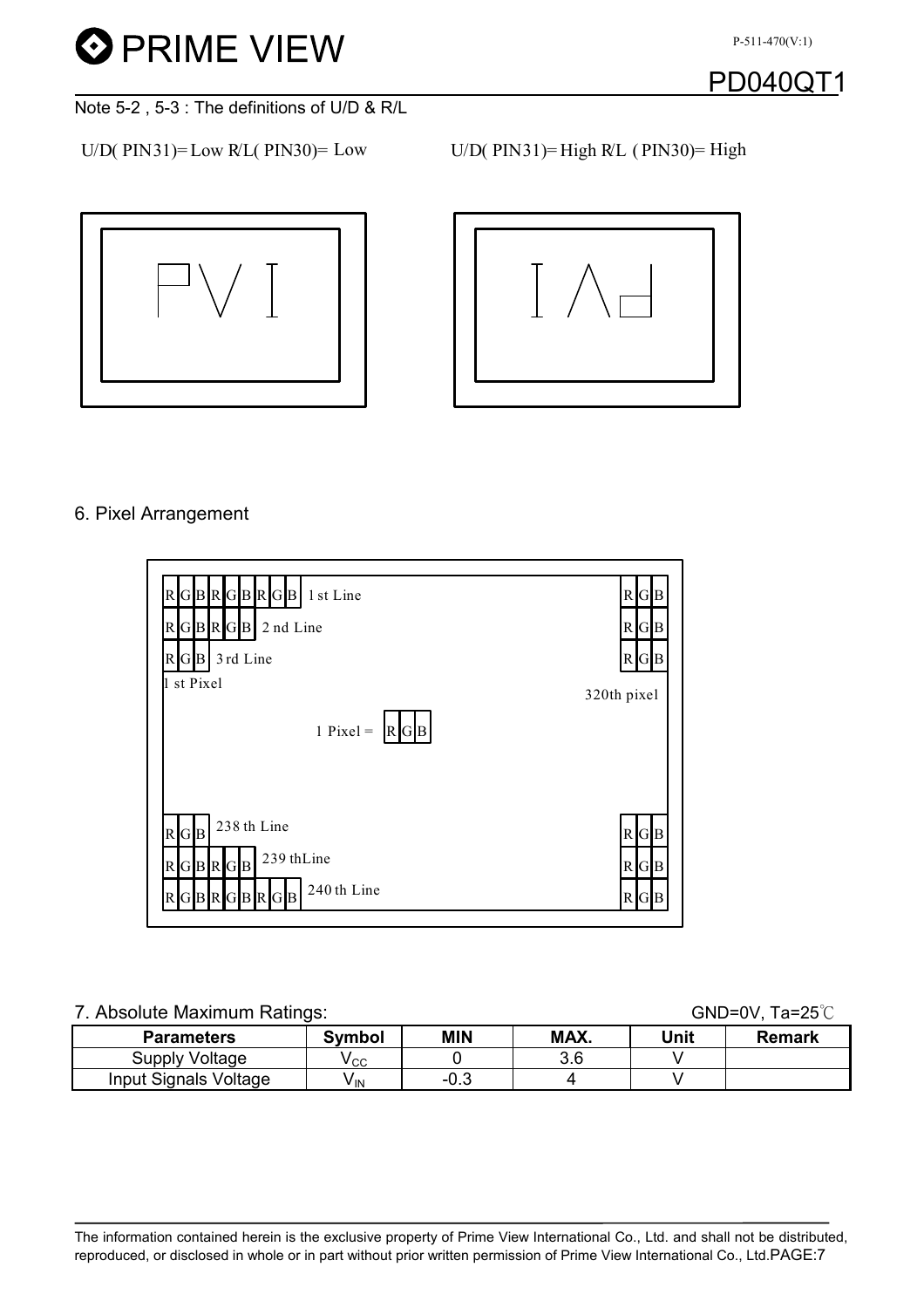

#### 8. Electrical Characteristics

8-1) Recommended Operating Conditions: GND=0V, Ta=25°C

| <b>Item</b>                |                    | Symbol                     | Min.                     | Typ.                     | Max.         | <b>Unit</b> | <b>Remark</b> |
|----------------------------|--------------------|----------------------------|--------------------------|--------------------------|--------------|-------------|---------------|
| Supply Voltage             | $V_{\rm CC}$       | 3.0                        | 3.3                      | 3.6                      |              |             |               |
| <b>Current Dissipation</b> | $_{\rm{LCC}}$      | $\overline{\phantom{a}}$   | 286                      |                          | mA           | Note 8-1    |               |
| Total power consumption    | Pcc                | 858                        | 943                      | 1029                     | mW           |             |               |
| Digital input voltage      | High Level         | $\mathsf{V}_{\mathsf{IH}}$ | 0.7Vcc                   | $\overline{\phantom{a}}$ | $0.3$ V $cc$ |             |               |
|                            | Low Level          | $V_{IL}$                   | 0                        |                          | Vcc          |             |               |
| V <sub>com</sub> Voltage   | $V_{\mathsf{com}}$ | ۰                          | 4.1                      |                          |              |             |               |
| V <sub>LED</sub> Voltage   |                    | $V_{LED}$                  | $\overline{\phantom{a}}$ | 1.7                      |              | V           | Note 8-2      |

**White Yellow** Cyan 4. Green **Magenta** 6. Red 7. Blue **Black** 

Note 8-1 : To test the current dissipation of  $V_{CC}$ , using the "color bars" testing pattern shown as below.

Note 8-2 : When  $V_{LED} = 1.7 V$ , Provides total current  $I_{LED} = 40 \text{ mA}$ 

|  | 2 | 3 <sup>1</sup> | $\overline{4}$ | 5 <sup>1</sup> | 6 | 7 <sup>1</sup> | 8 | 2. $3.4.5.6.7.$<br>$\overline{8}$ . |
|--|---|----------------|----------------|----------------|---|----------------|---|-------------------------------------|
|--|---|----------------|----------------|----------------|---|----------------|---|-------------------------------------|

 $I_{DD}$  current dissipation testing pattern

### P-511-470(V:1)

### PD0400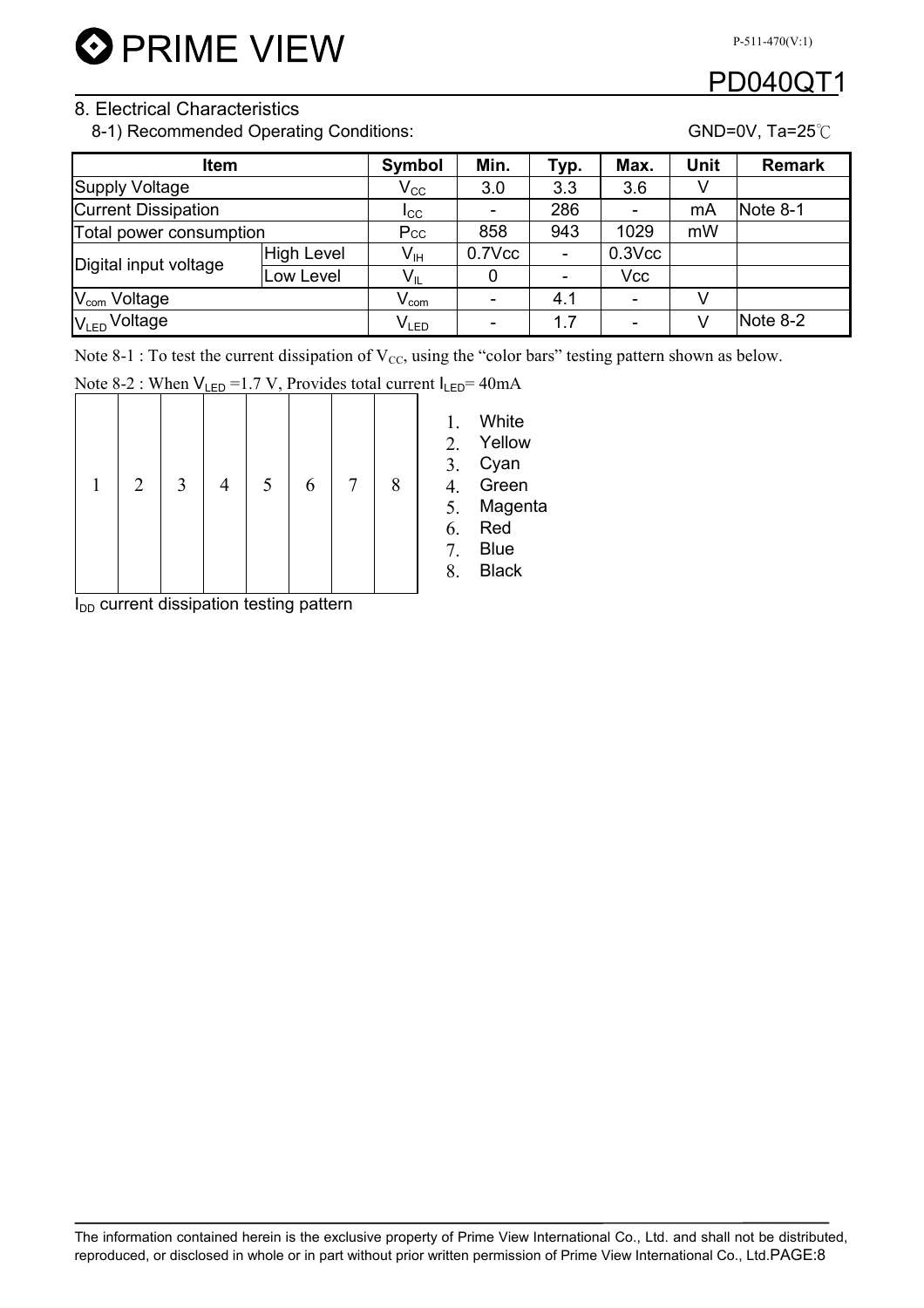### PD040QT1

P-511-470(V:1)

#### 9. Display Color and Gray Scale Reference

|              | <b>Input Color Data</b> |              |                |                |                |                  |                |                |              |                  |                |                |                |                  |              |              |              |              |                |
|--------------|-------------------------|--------------|----------------|----------------|----------------|------------------|----------------|----------------|--------------|------------------|----------------|----------------|----------------|------------------|--------------|--------------|--------------|--------------|----------------|
|              | Color                   |              |                | Red            |                |                  |                |                |              |                  | Green          |                |                |                  |              |              | <b>Blue</b>  |              |                |
|              |                         | R5           | R4             | R <sub>3</sub> | R <sub>2</sub> | R <sub>1</sub>   | R <sub>0</sub> | G <sub>5</sub> | G4           | G <sub>3</sub>   | G <sub>2</sub> | G <sub>1</sub> | G <sub>0</sub> | <b>B5</b>        | <b>B4</b>    | <b>B3</b>    | <b>B2</b>    | <b>B1</b>    | B <sub>0</sub> |
|              | <b>Black</b>            | 0            | $\pmb{0}$      | $\pmb{0}$      | $\pmb{0}$      | $\boldsymbol{0}$ | $\pmb{0}$      | $\pmb{0}$      | $\pmb{0}$    | $\boldsymbol{0}$ | $\pmb{0}$      | 0              | $\pmb{0}$      | 0                | 0            | $\mathbf 0$  | $\pmb{0}$    | $\pmb{0}$    | $\pmb{0}$      |
|              | Red (63)                | $\mathbf{1}$ | $\mathbf{1}$   | $\mathbf{1}$   | $\mathbf{1}$   | $\mathbf 1$      | $\mathbf{1}$   | $\mathbf 0$    | $\pmb{0}$    | $\mathbf 0$      | $\pmb{0}$      | $\mathbf 0$    | $\mathbf 0$    | $\mathbf 0$      | $\mathbf 0$  | $\mathbf 0$  | $\mathbf 0$  | $\mathbf 0$  | $\mathbf 0$    |
| <b>Basic</b> | Green 63)               | 0            | 0              | $\mathbf 0$    | 0              | 0                | 0              | $\mathbf{1}$   | 1            | 1                | $\mathbf{1}$   | 1              | $\mathbf{1}$   | $\mathbf 0$      | 0            | 0            | 0            | 0            | 0              |
| Colors       | <b>Blue (63)</b>        | 0            | $\mathbf 0$    | $\pmb{0}$      | 0              | 0                | 0              | 0              | 0            | $\mathbf 0$      | 0              | 0              | 0              | 1                | 1            | 1            | $\mathbf{1}$ | 1            | 1              |
|              | Cyan                    | 0            | $\mathbf 0$    | $\mathbf 0$    | 0              | 0                | 0              | $\mathbf{1}$   | 1            | 1                | $\mathbf 1$    | 1              | $\mathbf{1}$   | 1                | 1            | 1            | 1            | 1            | 1              |
|              | Magenta                 | $\mathbf{1}$ | $\mathbf{1}$   | 1              | $\mathbf 1$    | 1                | 1              | 0              | 0            | 0                | 0              | 0              | 0              | 1                | 1            | 1            | $\mathbf 1$  | 1            | $\mathbf{1}$   |
|              | Yellow                  | $\mathbf{1}$ | $\mathbf{1}$   | 1              | 1              | 1                | 1              | $\mathbf{1}$   | $\mathbf{1}$ | $\mathbf{1}$     | $\mathbf{1}$   | $\mathbf{1}$   | 1              | $\mathbf 0$      | 0            | $\mathbf 0$  | $\mathbf 0$  | $\mathbf 0$  | 0              |
|              | White                   | $\mathbf{1}$ | $\mathbf{1}$   | $\mathbf{1}$   | $\mathbf{1}$   | $\mathbf{1}$     | $\mathbf{1}$   | $\mathbf{1}$   | $\mathbf{1}$ | $\mathbf{1}$     | $\mathbf{1}$   | $\mathbf{1}$   | $\mathbf{1}$   | $\mathbf{1}$     | $\mathbf{1}$ | $\mathbf{1}$ | $\mathbf{1}$ | $\mathbf{1}$ | $\mathbf{1}$   |
|              | Red (00)                | 0            | 0              | 0              | 0              | 0                | 0              | 0              | 0            | 0                | 0              | 0              | 0              | 0                | 0            | 0            | 0            | 0            | $\mathbf 0$    |
|              | Red (01)                | 0            | $\mathbf 0$    | $\mathbf 0$    | $\mathbf 0$    | $\mathbf 0$      | $\mathbf{1}$   | 0              | 0            | $\mathbf 0$      | $\mathbf 0$    | 0              | $\mathbf 0$    | $\mathbf 0$      | 0            | $\mathbf 0$  | $\mathbf 0$  | 0            | $\mathbf 0$    |
|              | Red (02)                | $\Omega$     | 0              | 0              | 0              | 1                | 0              | $\Omega$       | 0            | $\mathbf 0$      | 0              | $\Omega$       | 0              | 0                | 0            | 0            | 0            | 0            | $\mathbf 0$    |
| Red          | Darker                  |              |                |                |                |                  |                |                |              |                  |                |                |                |                  |              |              |              |              |                |
|              |                         |              | ↓              | ↓              | J              | J                | ↓              |                | ↓            | ↓                | ↓              | ↓              |                | ↓                | J            |              |              |              |                |
|              | <b>Brighter</b>         |              |                |                |                |                  |                |                |              |                  |                |                |                |                  |              |              |              |              |                |
|              | Red (61)                | $\mathbf{1}$ | $\mathbf{1}$   | $\mathbf{1}$   | $\mathbf{1}$   | 0                | $\mathbf{1}$   | $\mathbf 0$    | $\mathbf 0$  | 0                | $\mathbf 0$    | 0              | 0              | $\mathbf 0$      | 0            | 0            | $\mathbf 0$  | $\mathbf 0$  | $\mathbf 0$    |
|              | Red (62)                | $\mathbf{1}$ | $\mathbf{1}$   | $\mathbf{1}$   | $\mathbf{1}$   | 1                | $\mathbf 0$    | $\mathbf 0$    | $\mathbf 0$  | $\mathbf 0$      | $\mathbf 0$    | 0              | $\mathbf 0$    | $\mathbf 0$      | 0            | $\mathbf 0$  | $\mathbf 0$  | $\mathbf 0$  | $\mathbf 0$    |
|              | Red (63)                | $\mathbf{1}$ | $\mathbf{1}$   | $\mathbf{1}$   | $\mathbf{1}$   | $\mathbf{1}$     | 1              | $\mathbf 0$    | $\mathbf 0$  | $\mathbf 0$      | $\mathbf 0$    | 0              | $\mathbf 0$    | $\mathbf 0$      | 0            | $\mathbf 0$  | $\mathbf 0$  | 0            | $\mathbf 0$    |
|              | Green (00)              | $\mathbf 0$  | $\mathbf 0$    | 0              | 0              | 0                | 0              | $\mathbf 0$    | $\mathbf 0$  | $\mathbf 0$      | 0              | 0              | 0              | 0                | 0            | 0            | $\mathbf 0$  | $\mathbf 0$  | $\mathbf 0$    |
|              | Green (01)              | $\mathbf 0$  | $\mathbf 0$    | $\mathbf 0$    | 0              | 0                | $\mathbf 0$    | 0              | $\mathbf 0$  | $\mathbf 0$      | $\mathbf 0$    | 0              | 1              | $\mathbf 0$      | 0            | $\mathbf 0$  | $\mathbf 0$  | $\mathbf 0$  | $\mathbf 0$    |
|              | Green (02)              | 0            | $\mathbf 0$    | $\mathbf 0$    | 0              | 0                | 0              | 0              | $\mathbf 0$  | 0                | $\mathbf 0$    | 1              | $\mathbf 0$    | $\overline{0}$   | 0            | 0            | 0            | 0            | $\overline{0}$ |
| Green        | Darker                  |              |                |                |                |                  |                |                |              |                  |                |                |                |                  |              |              |              |              |                |
|              |                         |              |                | ↓              |                |                  |                |                |              |                  |                |                |                |                  |              |              |              |              | ↓              |
|              | <b>Brighter</b>         |              |                |                |                |                  |                |                |              |                  |                |                |                |                  |              |              |              |              |                |
|              | Green (61)              | 0            | 0              | 0              | 0              | 0                | 0              | 1              | 1            | 1                | 1              | 0              | 1              | 0                | 0            | 0            | 0            | 0            | 0              |
|              | Green (62)              | 0            | 0              | 0              | 0              | 0                | 0              | $\mathbf{1}$   | 1            | 1                | $\mathbf{1}$   | 1              | 0              | $\mathbf 0$      | 0            | 0            | 0            | 0            | 0              |
|              | Green (63)              | 0            | 0              | $\mathbf 0$    | 0              | $\mathbf 0$      | $\mathbf 0$    | $\mathbf{1}$   | $\mathbf{1}$ | 1                | $\mathbf{1}$   | 1              | 1              | 0                | 0            | $\mathbf 0$  | 0            | 0            | $\mathbf 0$    |
|              | <b>Blue (00)</b>        | 0            | $\pmb{0}$      | 0              | 0              | 0                | $\mathbf 0$    | $\mathbf 0$    | $\pmb{0}$    | 0                | $\pmb{0}$      | 0              | $\pmb{0}$      | $\boldsymbol{0}$ | 0            | $\pmb{0}$    | 0            | 0            | 0              |
|              | <b>Blue (01)</b>        | 0            | 0              | $\mathbf 0$    | $\mathbf 0$    | 0                | 0              | 0              | $\mathbf 0$  | $\mathbf 0$      | 0              | 0              | 0              | 0                | 0            | $\mathbf 0$  | 0            | 0            | $\mathbf{1}$   |
|              | <b>Blue (02)</b>        | 0            | $\overline{0}$ | $\mathbf 0$    | 0              | 0                | 0              | 0              | $\mathbf 0$  | $\overline{0}$   | $\mathbf 0$    | 0              | 0              | $\overline{0}$   | 0            | 0            | 0            | $\mathbf{1}$ | $\overline{0}$ |
| <b>Blue</b>  | Darker                  |              |                |                |                |                  |                |                |              |                  |                |                |                |                  |              |              |              |              |                |
|              |                         |              | ↓              | ↓              | ↓              | ↓                | ↓              |                | ↓            | ↓                | ↓              | ↓              | ↓              |                  | J            |              | ↓            |              |                |
|              | <b>Brighter</b>         |              |                |                |                |                  |                |                |              |                  |                |                |                |                  |              |              |              |              |                |
|              | <b>Blue (61)</b>        | 0            | 0              | $\pmb{0}$      | 0              | 0                | 0              | 0              | $\pmb{0}$    | 0                | 0              | 0              | $\pmb{0}$      | 1                | 1            | 1            | 1            | $\pmb{0}$    | 1              |
|              | <b>Blue (62)</b>        | $\mathbf 0$  | 0              | $\mathbf 0$    | 0              | 0                | $\mathbf 0$    | $\mathbf 0$    | $\mathbf 0$  | $\mathbf 0$      | $\mathbf 0$    | $\mathbf 0$    | $\mathbf 0$    | 1                | $\mathbf{1}$ | $\mathbf{1}$ | 1            | $\mathbf 1$  | 0              |
|              | <b>Blue (63)</b>        | 0            | 0              | 0              | $\overline{0}$ | 0                | 0              | $\mathbf 0$    | 0            | 0                | $\mathbf 0$    | 0              | $\mathbf 0$    | 1                | $\mathbf{1}$ | $\mathbf{1}$ | $\mathbf{1}$ | $\mathbf{1}$ | $\mathbf{1}$   |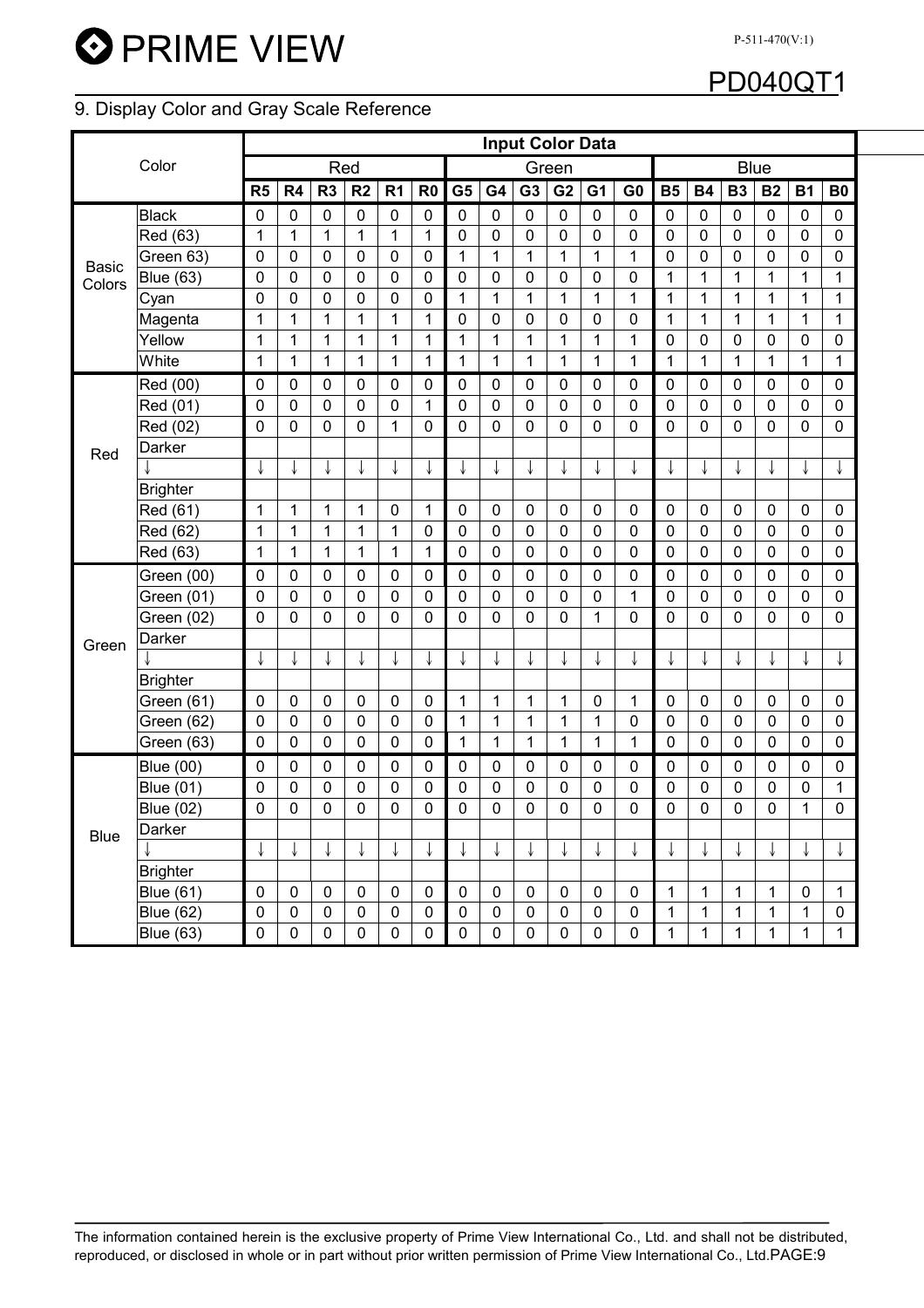**O** PRIME VIEW

### PD040QT1 P-511-470(V:1)

#### 10. Interface Timing

10-1) Timing Parameters

AC Electrical Characteristics ( $V_{CC} = +3.3V$ , GND=0V, Ta=25°C)

|              |                               | <b>Symbol</b>  | Min.                     | Typ.                     | Max.                     | Unit           |
|--------------|-------------------------------|----------------|--------------------------|--------------------------|--------------------------|----------------|
| Power supply |                               | <b>VCC</b>     | 3.0                      | 3.3                      | 3.6                      | V              |
| <b>CLK</b>   |                               | 1/tc           | $\overline{\phantom{a}}$ | 6.3                      | 7.0                      | <b>MHz</b>     |
|              | Frequency                     | tc             | $\overline{\phantom{a}}$ | 50                       | $\blacksquare$           | ns             |
|              | Period                        | Hp             | $\overline{\phantom{a}}$ | 63.6                     | ÷,                       | <b>us</b>      |
|              |                               |                | $\overline{\phantom{a}}$ | 400                      | $\frac{1}{2}$            | tc             |
|              | Display period                | Hdp            |                          | 320                      |                          | tc             |
| <b>HSYNC</b> | Pulse width                   | Hpw            | 5                        | 30                       | $\overline{\phantom{a}}$ | tc             |
|              | Back-porch                    | Hbp            | $\blacksquare$           | 38                       | $\blacksquare$           | tc             |
|              | Front-porch                   | <b>Hfp</b>     | $\overline{\phantom{a}}$ | 12                       | $\blacksquare$           | tc             |
|              | Hpw+Hbp                       |                |                          | 68                       |                          | tc             |
|              | Hsync-CLK                     | <b>Hhc</b>     | 10                       | $\overline{\phantom{a}}$ | Tc-10                    | ns             |
|              | Period                        | Vp             | $\overline{\phantom{a}}$ | 16.8                     |                          | ms             |
|              |                               |                | $\overline{\phantom{a}}$ | 262                      | 288                      | Hp             |
|              | Display period                | Vdp            | $\overline{\phantom{m}}$ | 240                      | ÷,                       | Hp             |
| <b>VSYNC</b> | Pulse width                   | Vpw            | $\blacksquare$           | 3                        | $\overline{\phantom{a}}$ | Hp             |
|              | Back-porch                    | Vbp            | $\overline{\phantom{a}}$ | 15                       | $\overline{\phantom{0}}$ | Hp             |
|              | Front-porch                   | Vfp            | $\overline{\phantom{a}}$ | $6\phantom{1}$           | ۰                        | Hp             |
|              | Vpw+Vbp                       |                |                          | 18                       | ÷                        | Hp             |
|              | Horizontal scanning<br>period | T <sub>1</sub> |                          | 400                      |                          | tc             |
| <b>DENB</b>  | Horizontal display<br>period  | T <sub>2</sub> |                          | 320                      |                          | tc             |
|              | Vertical display<br>period    | T <sub>3</sub> |                          | 240                      |                          | T <sub>1</sub> |
|              | Frame cycling<br>period       | T <sub>4</sub> |                          | 262                      | 288                      | T <sub>1</sub> |
| R, G, B      | <b>CLK-DATA</b>               | <b>Dcd</b>     | 10                       | ÷,                       | $\blacksquare$           | ns             |
|              | DATA-CLK                      | <b>Ddc</b>     | $\overline{8}$           | $\overline{\phantom{0}}$ | L.                       | ns             |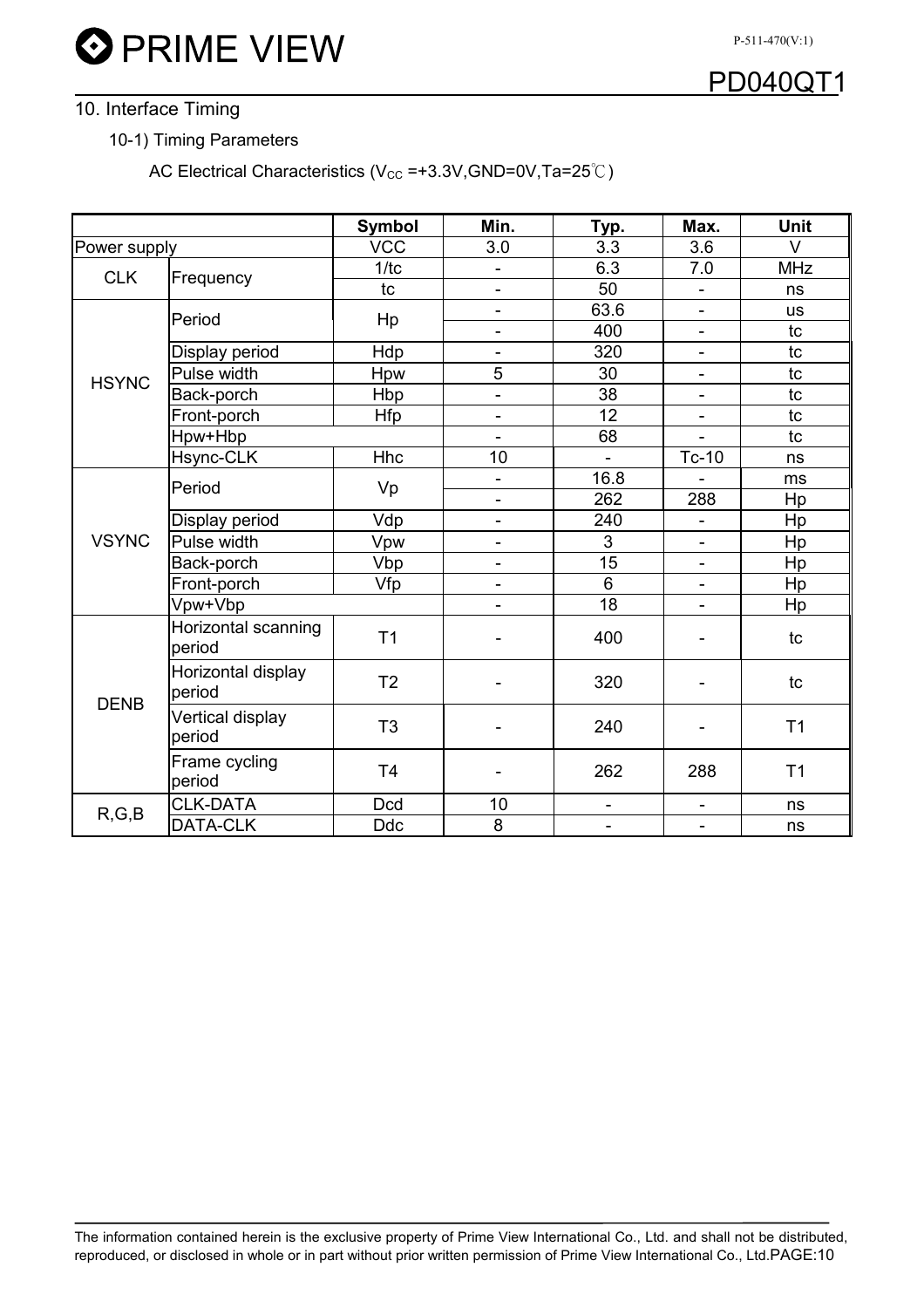

#### PD040QT1

#### 10-2) Timing Diagram

a.1 Input signal range



a.2 HSYNC timing



a.3 CLK,HSYNC relationship

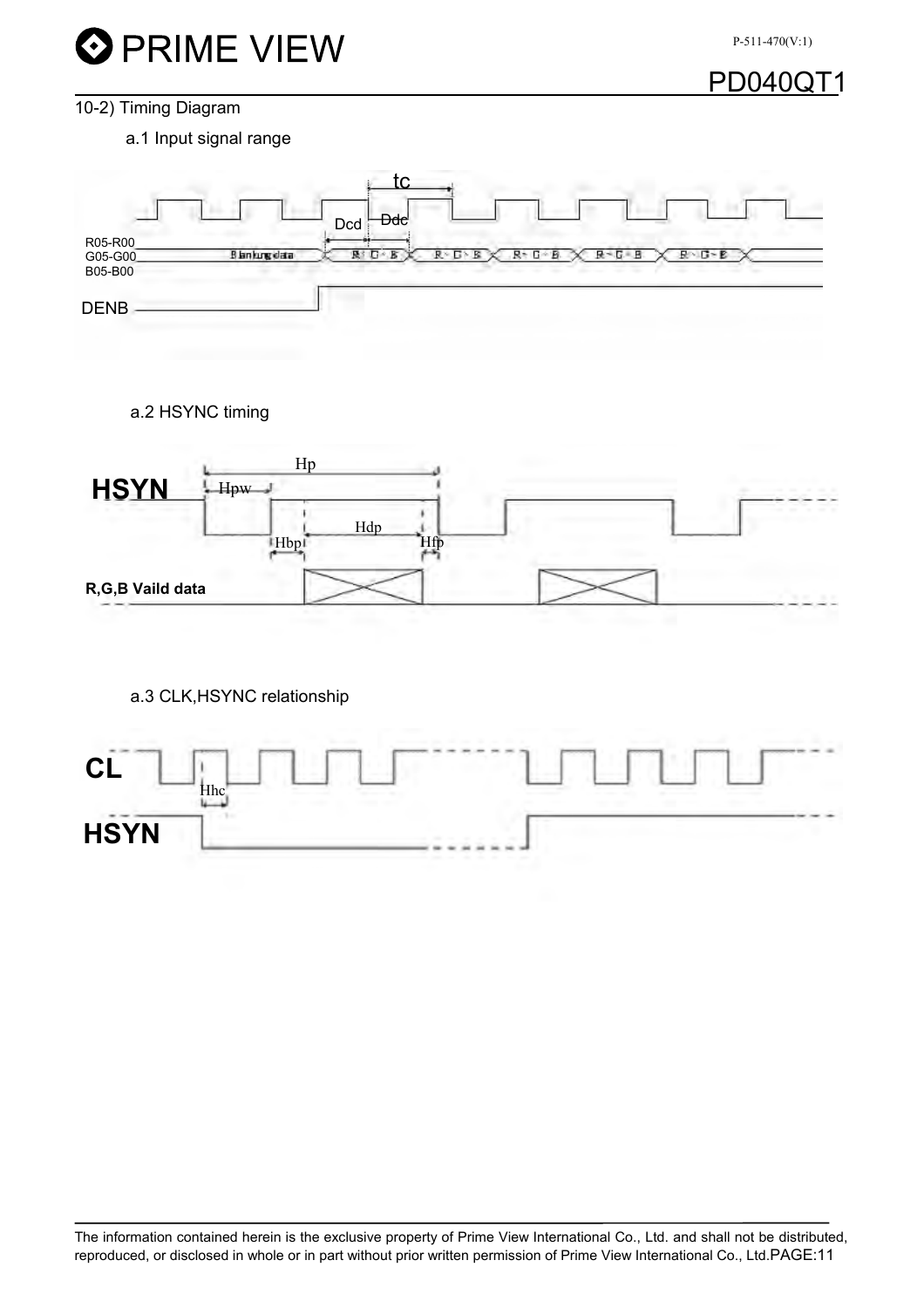

### PD040QT1



a.5 DENB timing

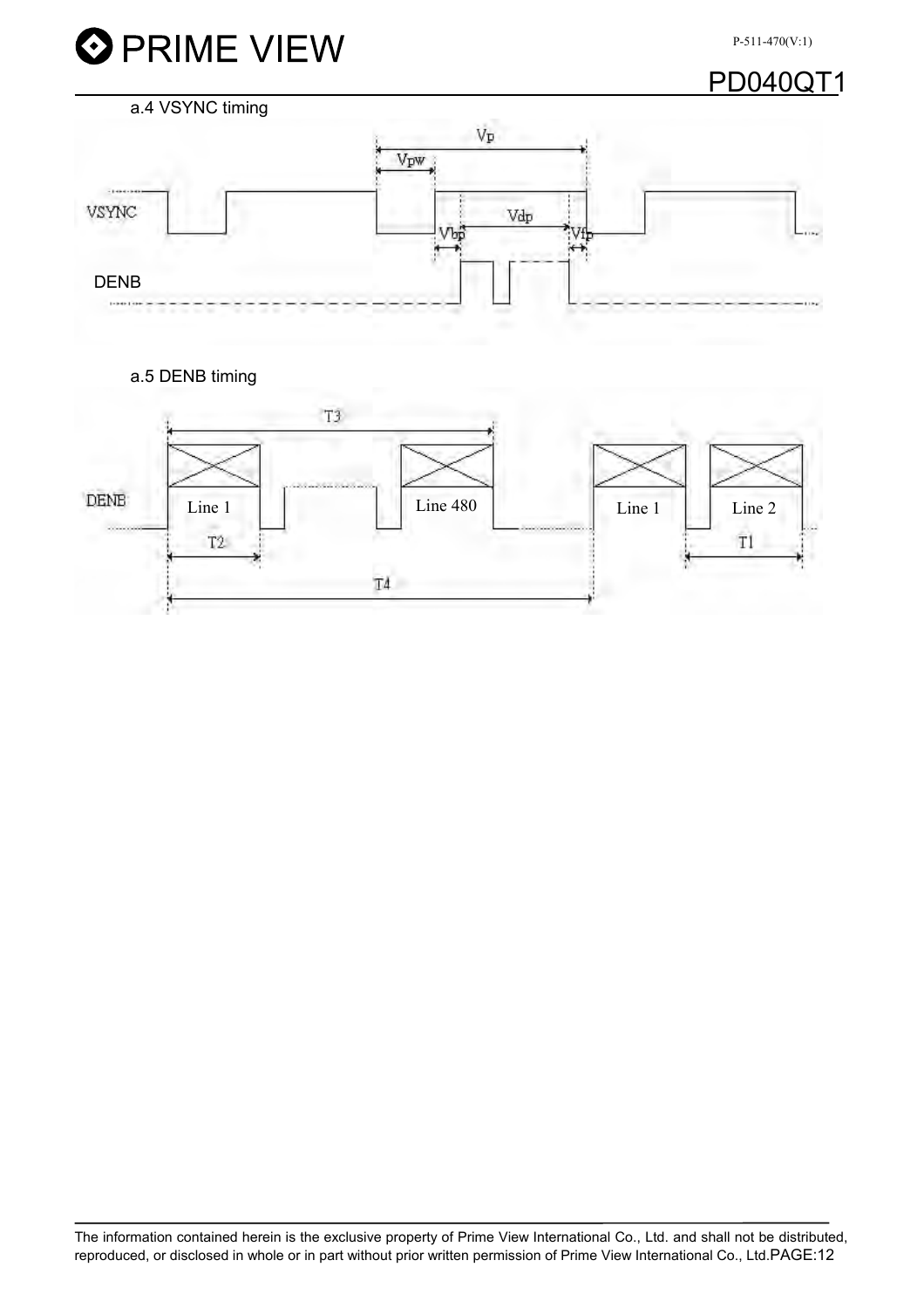## **O** PRIME VIEW

P-511-470(V:1)

### **PD040Q**

### 11. Power On Sequence



- 1.  $0 < t1 \leq 20$ ms
- 2.  $0 < t2 \leq 50$ ms
- 3.  $0 < t3 \le 1s$

#### 12. Optical Characteristics

12-1) Specification:  $\overline{a} = 25^{\circ}C$ 

| <b>Parameter</b>          |                      | Symbol                   | <b>Condition</b>              | MIN.  | TYP.  | MAX. | <b>Unit</b>     | <b>Remarks</b> |
|---------------------------|----------------------|--------------------------|-------------------------------|-------|-------|------|-----------------|----------------|
|                           | Horizontal           | $\theta$ 21, $\theta$ 22 |                               | 75    | 80    | ---  | deg             |                |
| <b>Viewing Angle</b>      | Vertical             | $\theta$ 12              | $CR \ge 10$                   | 45    | 50    | ---  | deg             | Note 12-1      |
|                           |                      | $\theta$ 11              |                               | 55    | 60    | ---  | deg             |                |
| <b>Contrast Ratio</b>     |                      | <b>CR</b>                | At optimized<br>Viewing angle | 200   | 400   | ---  |                 | Note 12-2      |
| Luminance                 |                      |                          | $\theta = 0^{\circ}$          | 300   | 350   | ---  | $\text{cd/m}^2$ |                |
| <b>White Chromaticity</b> |                      | X                        | $\theta = 0^{\circ}$          | 0.26  | 0.30  | 0.34 |                 |                |
|                           |                      | ۷                        | $\theta = 0^{\circ}$          | 0.29  | 0.33  | 0.37 |                 |                |
| Response time             | <b>Rise</b>          | Tr                       | $\theta = 0^{\circ}$          |       | 15    | 30   | ms              | Note 12-3      |
|                           | Fall                 | Τf                       |                               | ---   | 25    | 50   | ms              |                |
| Uniformity                |                      | U                        |                               | 75    | 80    | ---  | %               | Note 12-5      |
| <b>Cross Talk Ratio</b>   |                      | <b>CTK</b>               |                               |       |       | 3.5  | $\%$            | Note 12-6      |
|                           | <b>LED Life Time</b> |                          | $+25^{\circ}C$                | 20000 | 30000 | ---  | hrs             | Note 12-4      |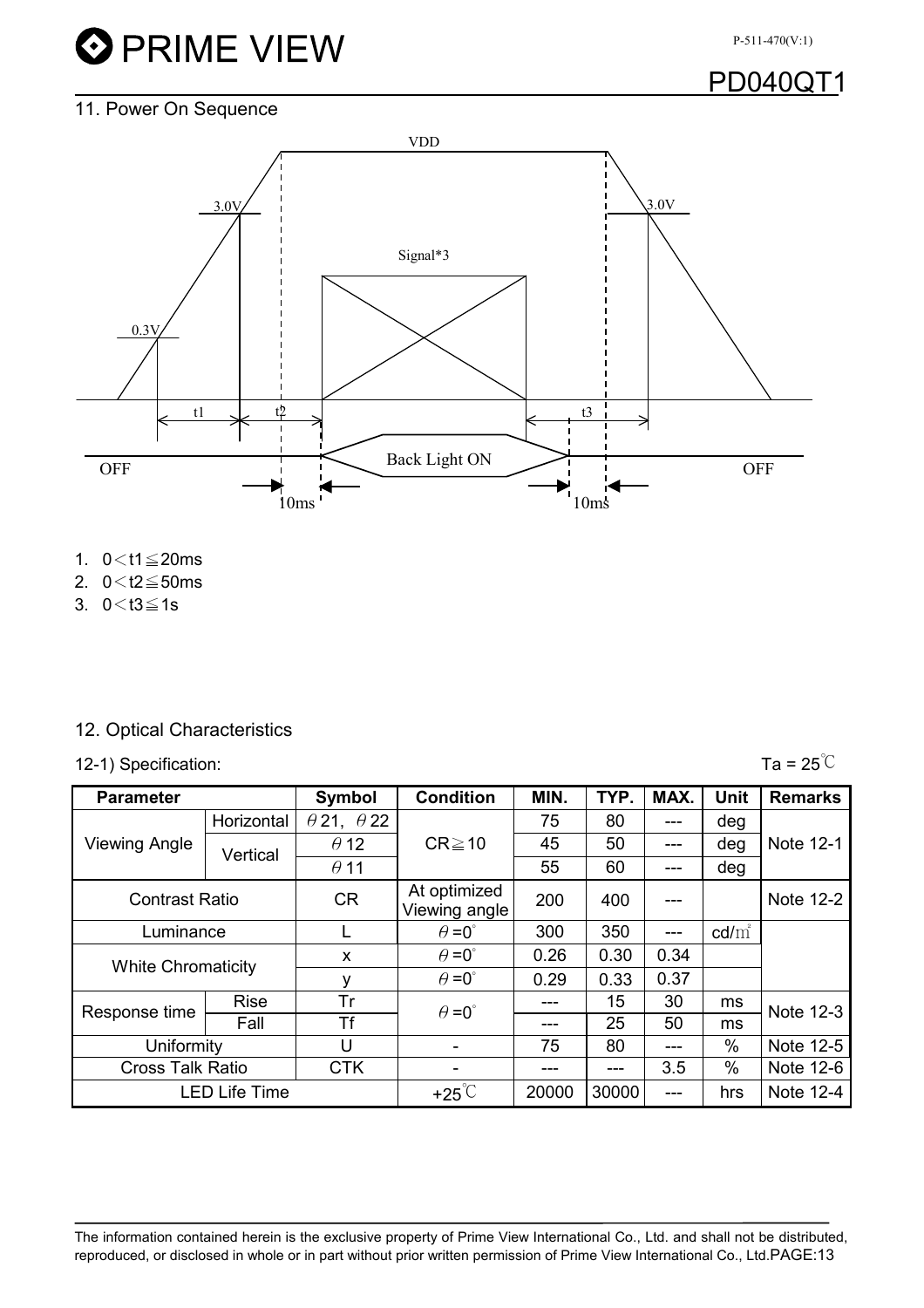# **O** PRIME VIEW

### PD0400

Note 12-1 : The definitions of viewing angles



Contrast Ratio is measured in optimum common electrode voltage.

Note 12-3 : The definition of response time :



Note 12-4 : The "LED Life time " is defined as the module brightness decrease to 50% original Brightness that the ambient temperature is  $25^{\circ}$  and  $I_{LED} = 20 \text{mA}$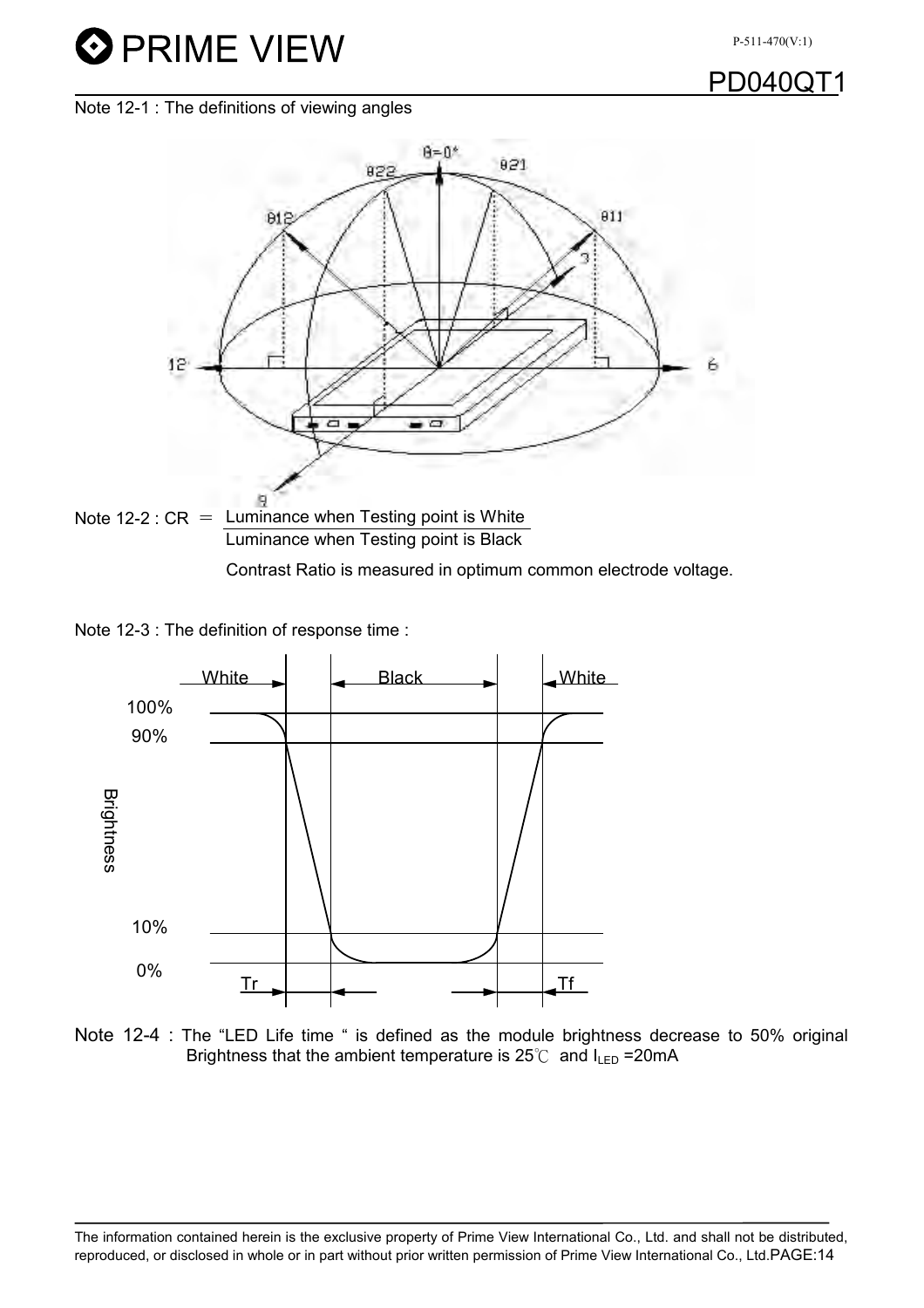**D** PRIME VIEW

### PD040QT1 P-511-470(V:1)

Note 12-5: The uniformity of LCD is defined as



 Luminance meter : BM-5A or BM-7 fast(TOPCON) Measurement distance : 500 mm +/- 50 mm Ambient illumination : < 1 Lux Measuring direction : Perpendicular to the surface of module The test pattern is white (Gray Level 63).

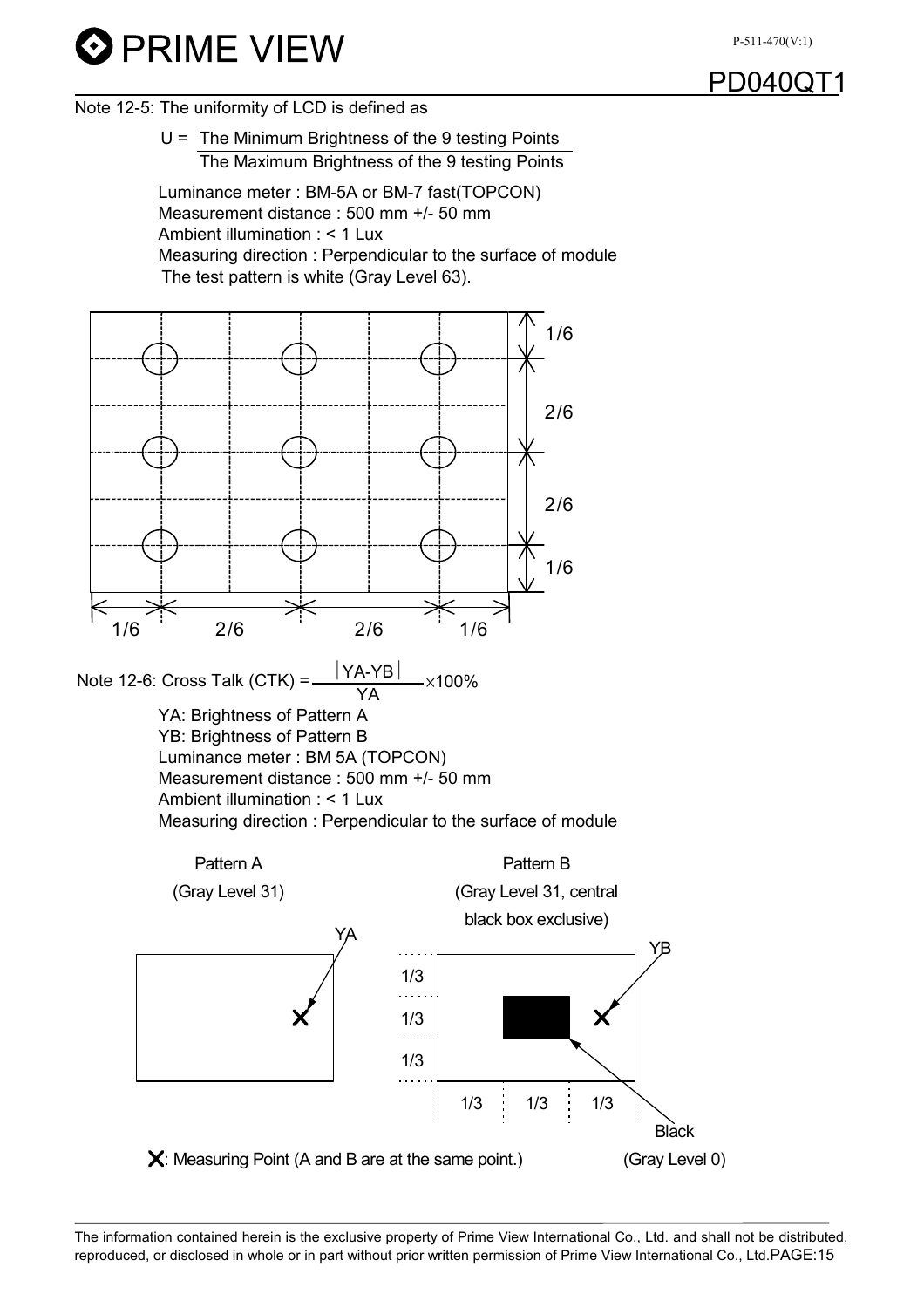**D** PRIME VIEW

### $PD040Q$

#### 13. Handling Cautions

- 13-1) Mounting of module
	- A) Please power off the module when you connect the input/output connector.

B) Polarizer which is made of soft material and susceptible to flaw must be handled carefully. C) Protective film (Laminator) is applied on surface to protect it against scratches and dirts. It

- is recommended to peel off the laminator before use and taking care of static electricity.
- 13-2) Precautions in mounting
	- A) When metal part of the TFT-LCD module (shielding lid and rear case) is soiled, wipe it with soft dry cloth.
	- B) Wipe off water drops or finger grease immediately. Long contact with water may cause discoloration or spots.
	- C) TFT-LCD module uses glass which breaks or cracks easily if dropped or bumped on hard surface. Please handle with care.
	- D) Since CMOS LSI is used in the module. So take care of static electricity and earth yourself when handling.
- 13-3) Adjusting module
	- A) Adjusting volumes on the rear face of the module have been set optimally before shipment.
	- B) Therefore, do not change any adjusted values. If adjusted values are changed, the specifications described may not be satisfied.
- 13-4) Others
	- A) Do not expose the module to direct sunlight or intensive ultraviolet rays for many hours.
	- B) Store the module at a room temperature place.
	- C) The voltage of beginning electric discharge may over the normal voltage because of leakage current from approach conductor by to draw lump read lead line around.
	- D) If LCD panel breaks, it is possibly that the liquid crystal escapes from the panel. Avoid putting it into eyes or mouth. When liquid crystal sticks on hands, clothes or feet. Wash it out immediately with soap.
	- E) Observe all other precautionary requirements in handling general electronic components.
	- F) Please adjust the voltage of common electrode as material of attachment by 1 module.
- 13-5) Polarizer mark

The polarizer mark is to describe the direction of view angle film how to mach up with the rubbing direction.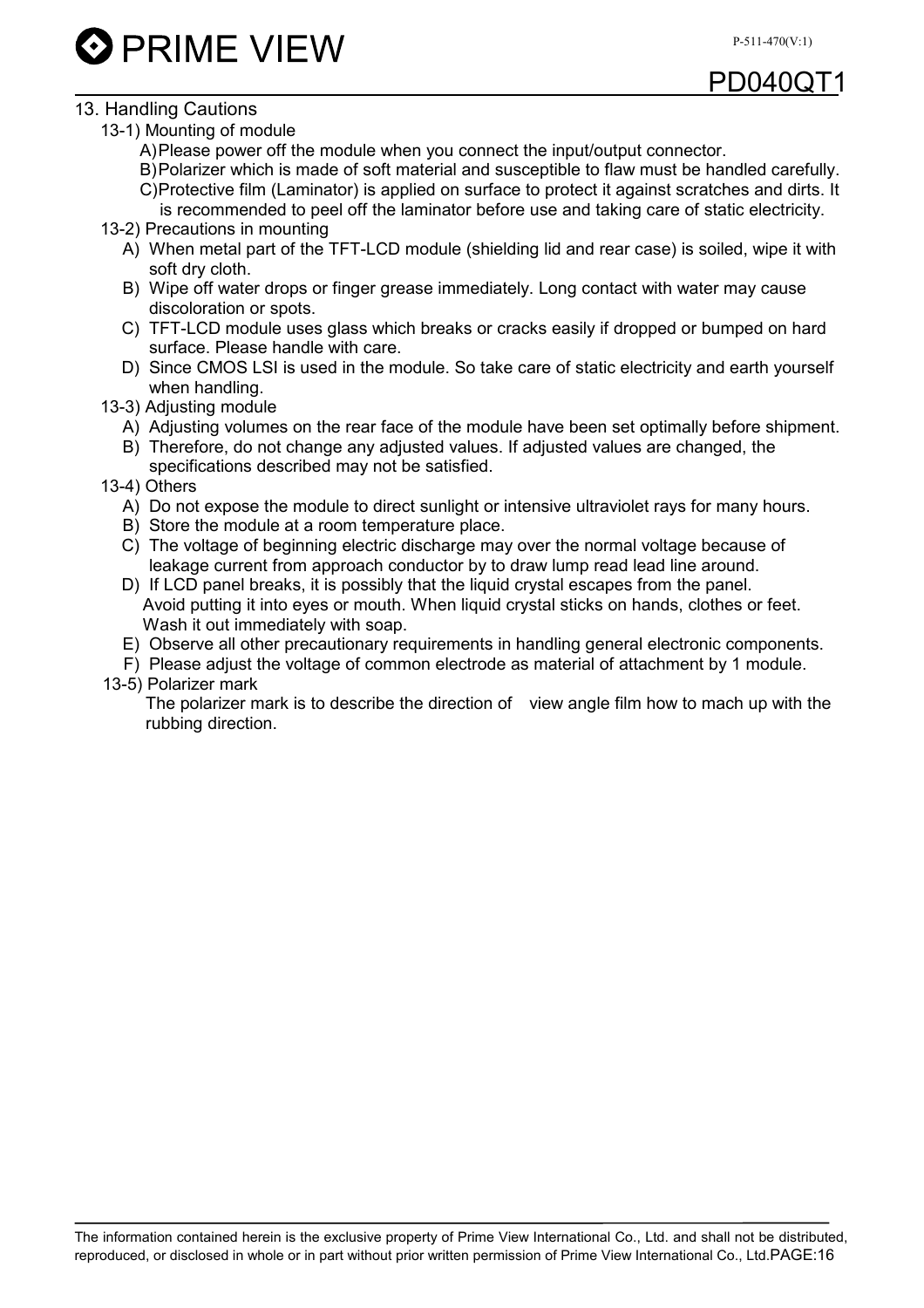

### $PD040$

#### 14. Reliability Test

| <b>No</b>       | <b>Item</b><br>Test                                       | <b>Condition</b><br>Test                                 |
|-----------------|-----------------------------------------------------------|----------------------------------------------------------|
| 1               | High Temperature Storage Test                             | Ta = $+80^{\circ}$ C, 240 hrs                            |
| $\overline{2}$  | Low Temperature Storage Test                              | Ta = $-40^{\circ}$ C, 240 hrs                            |
| 3               | <b>High Temperature Operation Test</b>                    | Ta = $+80^{\circ}$ C, 240 hrs                            |
| $\overline{4}$  | Low Temperature Operation Test                            | Ta = $-30^{\circ}$ C, 240 hrs                            |
| 5               | High Temperature & High Humidity<br><b>Operation Test</b> | Ta = $+60^{\circ}$ C, 90%RH, 240 hrs                     |
| 6               | <b>Thermal Cycling Test</b>                               | $-30^{\circ}$ C $\rightarrow +80^{\circ}$ C, 200 Cycles, |
| (non-operating) |                                                           | 30 min 30 min                                            |
|                 |                                                           | Frequency: $10 \sim 55$ Hz                               |
| 7               | <b>Vibration Test</b>                                     | Amplitude: 1.5mm                                         |
|                 | (non-operating)                                           | Sweep time: 11 mins                                      |
|                 |                                                           | Test Period:6 Cycles for each direction of X, Y, Z       |
|                 |                                                           | 100G, 6ms                                                |
| 8               | <b>Shock Test</b>                                         | Direction : $\pm X$ , $\pm Y$ , $\pm Z$                  |
|                 | (non-operating)                                           | Cycle: 3 times                                           |
|                 |                                                           | 150pF, $330\Omega$                                       |
| 9               | Electrostatic Discharge Test                              | Air: ±15KV; Contact: ±8KV                                |
|                 | (non-operating)                                           | 10 times/point, 5 points/panel face                      |

Ta: ambient temperature

Note : The protective film must be removed before temperature test.

[Criteria]

 In the standard conditions, there is not display function NG issue occurred. (including : line defect ,no image).All the cosmetic specification is judged before the reliability stress.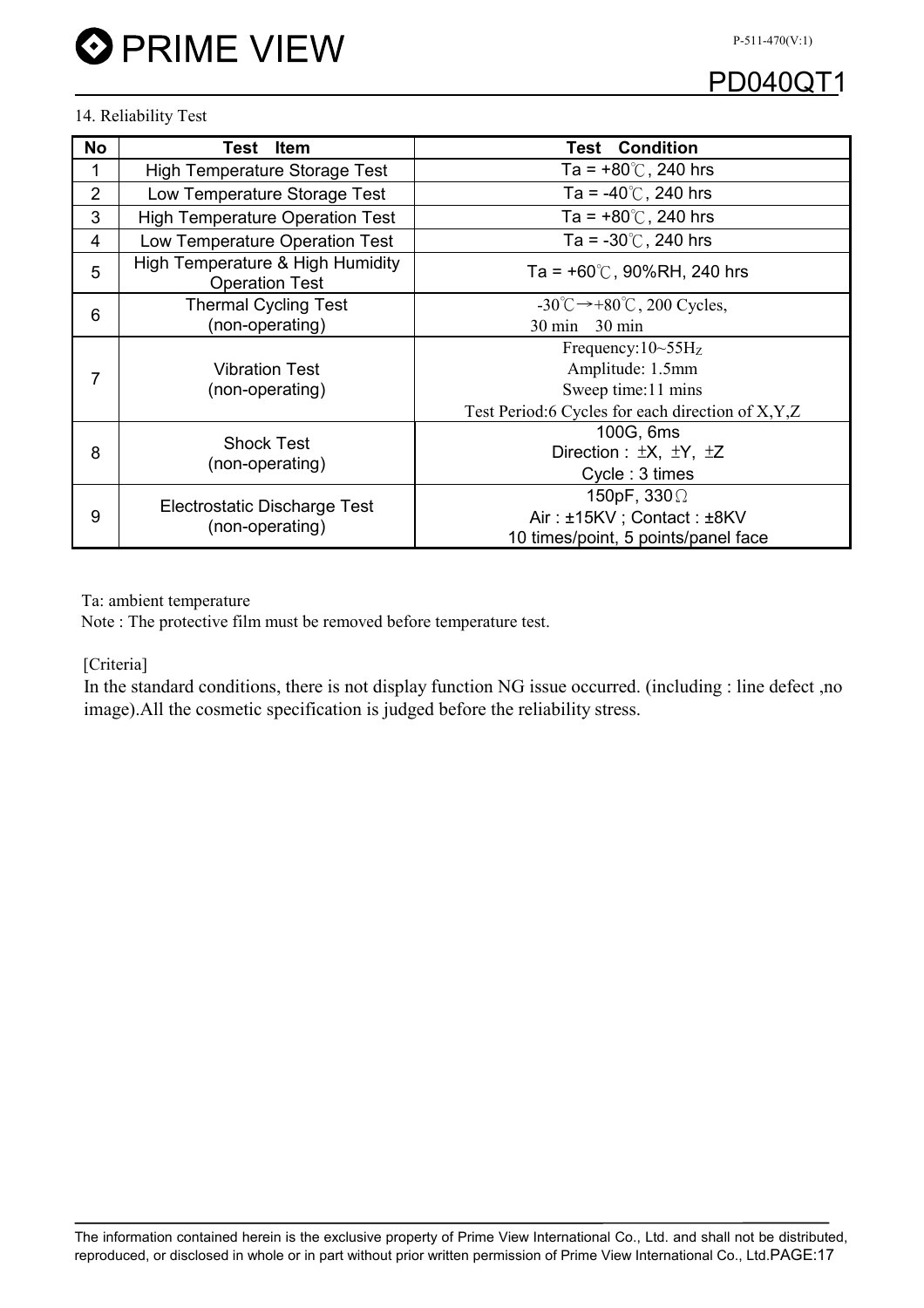

### **PD040C**

### 15. Block Diagram